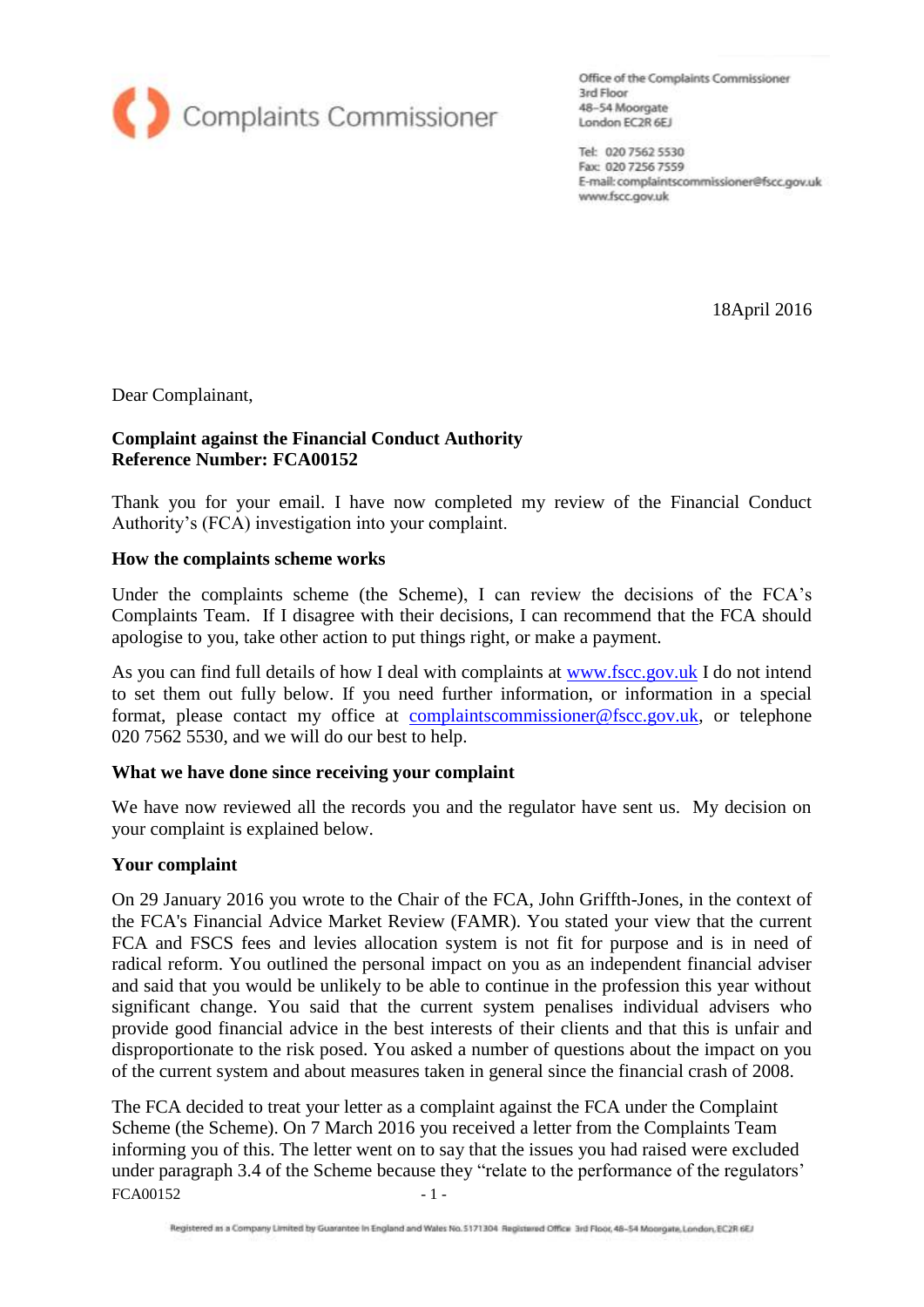legislative functions as defined in the Financial Services Act 2012". The complaint response nevertheless went on to provide you with some information about the questions you had asked about the fees system and the FSCS levy. It also made reference to the FAMR and provided you with links to information about how the FCA supervises firms.

You were unhappy with this response and on 15 March 2016 referred your complaint to my Office. You said that:

- *1. The current FCA and FSCS fee system is wrongly designed, punishes and steals from the honest, good and most importantly not guilty independent financial advisers. It is not fair, affordable or fit-for-purpose.*
- *2. Additionally, the fines imposed on guilty intermediaries are collected and syphoned across to HM Treasury instead of being used to pay compensation to those mis-sold. The Fees and Levies collected from innocent, honest independent financial advisers are used to fund compensation awards.*

*Put very simply, I am personally paying for all mis-selling even when I have never been a party to it.*

You attached the FCA and FSCS responses to your letters to John Griffith-Jones and FSCS Chief Executive Mark Neale. You observed that the FSCS response "acknowledges" the current system is unfair and wrong. You would like a full reimbursement of the 2016 new additional amount in FSCS fees/levies because you cannot afford it and do not wish to be forced out of your chosen profession.

# **My position**

I have reviewed all of the complaint papers supplied by you and the FCA. I am satisfied that your complaint to me raises matters that relate to the performance of the FCA's legislative functions, including how it regulates, and sets fees and levies for, financial advisers. Such matters are, as you were informed by the FCA, excluded under paragraph 3.4 of the Scheme, which states:

- 3.4 Excluded from the Scheme are complaints:
	- …<br>……
	- c) in relation to the performance of the regulators' legislative functions as defined in the 2012 Act;
	- …<br>……
	- e) complaints about the actions, or inactions, of the Financial Ombudsman Service, **the Financial Services Compensation Scheme** or the Money Advice Service **(my emphasis)**.

In so far as your letter of 29 January 2016 can be said to be a complaint about the FCA I am satisfied that paragraph 3.4 (c) applies and that the FCA was correct to exclude it under the Scheme. Complaints about the FSCS are also excluded under paragraph 3.4 (e). For these reasons, I am unable to uphold your complaint.